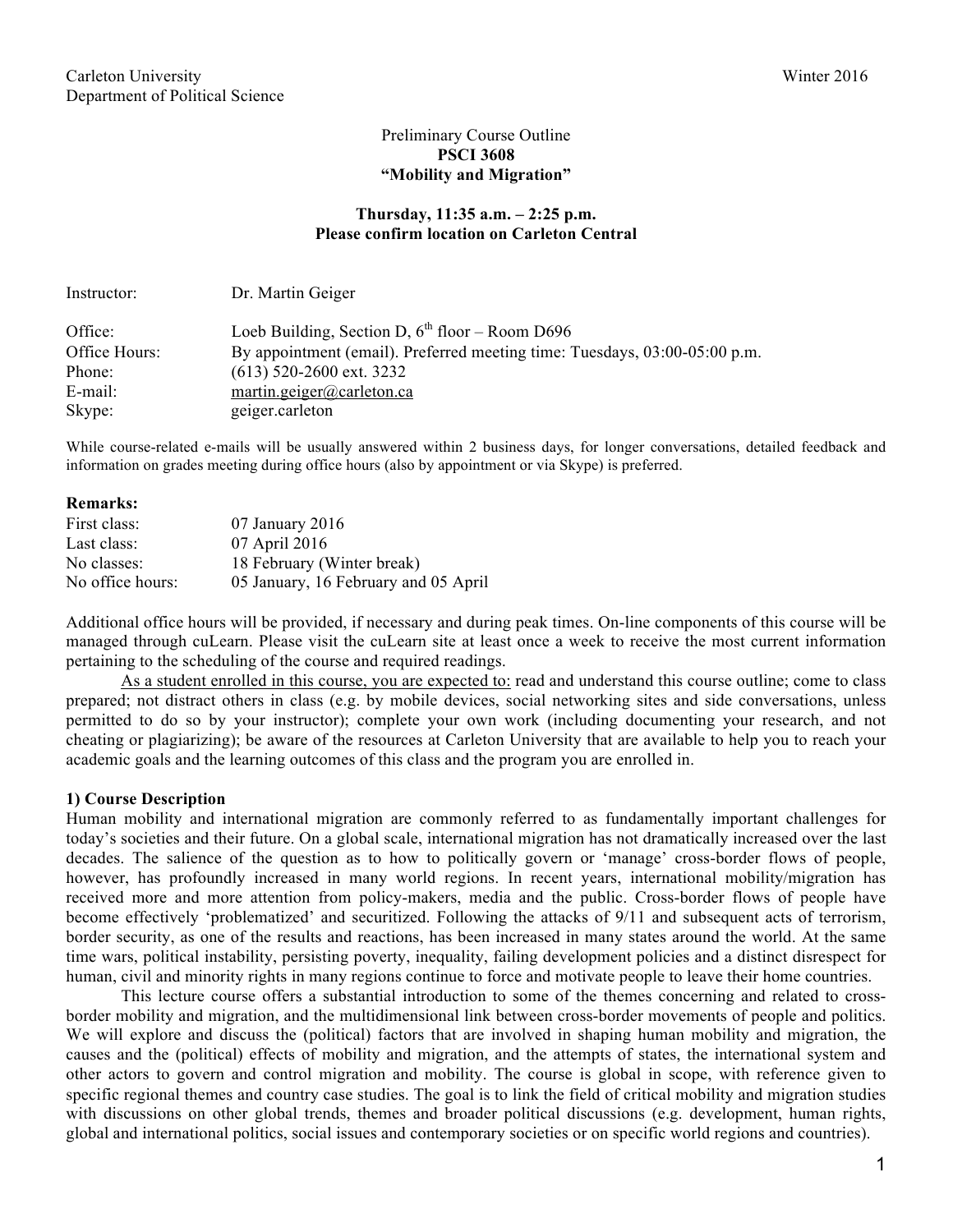While the topic of the course is currently widely debated and almost every day in the news, the principal aim of this class is not to discuss the day-to-day politics but instead to offer a foundational scholarly introduction to mobility, migration and refugee studies, which is also not focused on Canada and North America alone. This course prepares students to take subsequent courses on migration, refugees and citizenship, including specialized courses at the  $4<sup>th</sup>$  year level and offered by the Department of Political Science.

## **2) Learning Outcomes, Content and Objectives**

Our course will critically engage with the political causation and implications of human cross-border mobility, as well as the differing political attempts to regulate and control mobility and the effects of migration and mobility globally, in specific regions and countries. Border security, the reception of asylum-seeker and integration of newcomers mark strongly debated and contested fields of political practice in almost every country. Researchers, migrant advocates, support groups and human rights organizations criticize the unfavourable effects migration control often entail for migrants and societies. At the same time, political leaders are pressured to reconsider their policies and find more effective and adequate approaches to control, regulate and facilitate the international mobility and migration of people.

By the end of this course, students will be familiar with fundamental concepts and theories in migration studies. They will be able to identify different types of mobility, be competent in evaluating political responses of states, the international system and additional actors as they relate to mobility and migration movements in different world regions, and in different thematic and country-related case studies. Students will also be able to evaluate the underpinning political causative factors and the implications of cross-border mobility and migration for individuals, societies, states and the international system. This will help participants in this course in justifying their own informed position with reference to human and migrant rights, state sovereignty, evolving governance structures beyond the state, and on the security and wellbeing of citizens and non-citizens. This will enable students to take part in academic and policy-oriented debates about migration, mobility and closely related themes and issues (including e.g. development or the protection of human rights), the social and political effects of migration and mobility-related politics, and the future of migration governance.

#### **3) Course Readings and Required Textbook**

Please consult the attached course schedule to find out about the readings required for each individual session. Some of these texts might change and be replaced. In case this happens, you will receive timely information from your course instructor. There is one required textbook for the course:

• Castles, S., De Haas, H. and Miller, M. J. (2014), *The Age of Migration. International Population Movements in the Modern World.* Fifth Edition. New York and London: The Guilford Press Macmillan *– please make sure when purchasing to buy the fifth edition of this book!*

Most of the texts assigned as mandatory readings in this course are in this textbook, available for purchase at the University Bookstore and at Octopus Books, 116 Third Avenue (Third and Bank). One copy of the book will also be available from the Reserve Collection but *not* through Ares or cuLearn. Please advise the instructor if you have difficulties obtaining the textbook.

## **4) Requirements**

## **4.1 General Remarks**

This class is a weekly three-hour lecture; it is divided into two sections (see schedule). You are asked to read and study the assigned readings for each week. You are also required to read, study and use material related to the completion of your assignments. Sessions in sections 1-2 will be structured around lectures provided by the instructor or other sources. Class discussions in section 2 of our course will be informed by briefing notes which are to be provided by students and are focused on individually assigned topics or cases.

Each student is expected to attend all course sessions and he/she must be prepared to actively participate in each session. Attendance and participation will be checked and noted throughout the term. All required readings and other assigned tasks must be completed prior to each class. Exceptions to this policy will only be made for academic accommodations or for medical reasons or personal emergencies substantiated by official documentation.

## **4.2 Assignments and Evaluation**

## **4.2.1 At a glance overview**

- Mid-Term Test  $-15%$
- Briefing Note  $25\% (15\% + 10\%)$
- Take-Home Research Paper (Final Paper) 45%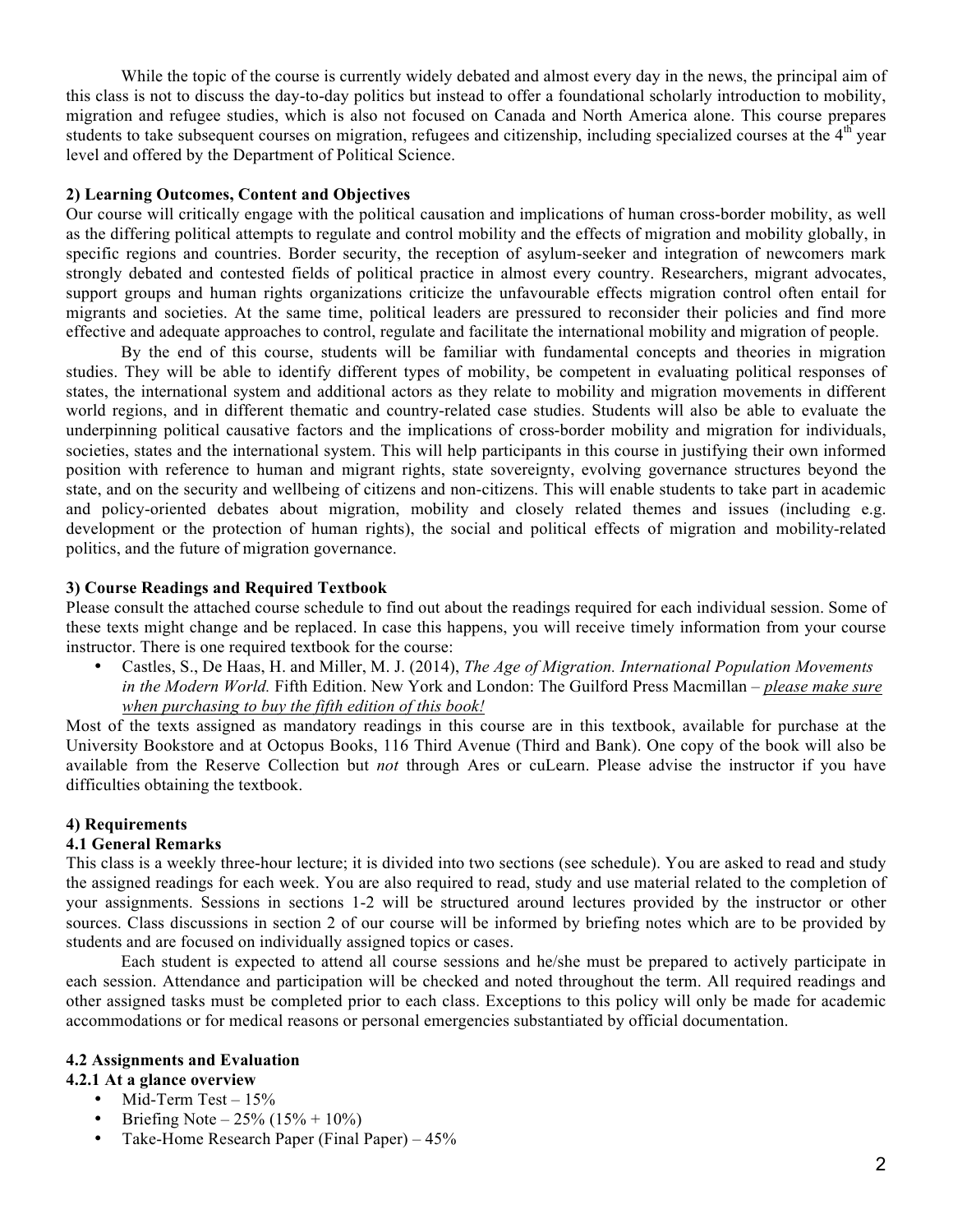- Attendance and Participation 15%
- Note: Students must complete all evaluative elements to receive a passing grade.
	- Bonus on the basis of attending workshop and conference sessions on March 10 or March 11: up to 3%

# **4.2.2 Detailed description**

There is no final exam. Instead, students are required to (a) write one in-class mid-term test and (b) write two written assignments. They are also required to do all the assigned class readings, attend all sessions, participate and contribute to class actively, throughout the term. Students must complete all evaluative elements to receive a passing grade. They may receive a bonus of up to 3% on the basis of attending workshop and conference sessions on March 10 or March 11. More detailed information will be provided in class.

# **Mid-Term Test (15%)**

- On February 11<sup>th</sup>, at the beginning of the class, in-class test (mix of short written answers, multiple choice)
- This assignment is designed to test student's understanding on key topics and issues, and their ability to interpret and critically discuss class material and class discussions. The mid-term test will be based on the content of six mandatory readings, their discussion and the lectures in class.

## **Briefing Note – 25%**

- Due twice: preliminary version is worth 15% of the final grade. The revised, final version is worth another 10% of the final grade.
- Individual deadlines apply: Each student will be individually assigned a topic or case during the first class meeting – or, in exceptional cases, during office hours or in one of the next subsequent class sessions. Students who fail to report, and/or are not assigned a topic by January 28<sup>th</sup>, 2016 will receive a failing grade and not pass the course.
- This written assignment should be 600-800 words in length (including all references, foot- and endnotes etc.). Instructions as to how to write this note will be provided in class and through cuLearn. For practical tips see : "How to write a briefing note" – http://web.uvic.ca/~sdoyle/E302/Notes/WritingBriefingNotes.html
- The briefing note may require some own independent literature or internet-based research. Your briefing note will serve as a background note for our discussions in class and you can expected that it will be read by all other students. Students should also be prepared to talk about their topic in class and answer questions the instructor and other students may have. Using cuLearn, the instructor will make each briefing note available to all students in class.
- Briefing notes are due in electronic version (e-mail to instructor, from Carleton email account, document in PDF version). All briefing notes, regardless if in preliminary or in final version, need to include a word count.
- The briefing note will be marked along four criteria: (1) Argument, organization and logic: Is the paper presented in a logical and convincing manner?; (2) Research and use of evidence: Does the paper contain extensive and effective use of available research sources?; (3) Does it contain proper footnotes/endnotes and bibliographic style? As all other assignments in this course, this paper should be free of spelling and grammar errors; (4) Communication: Is the paper organized and written as clearly and concisely as possible?
- Assignments that do not address the assigned theme or case will be penalized.

# **Take-Home Research Paper (Final Paper) – 45%**

- Students will be assigned a topic for this final, take-home assignment on the last day of class. The topic they will be assigned will be closely related to the previous assignment of a briefing note and be based on individual feedback and discussion provided and between instructor and student. This discussion needs to be finalized before the last day of class.
- The take-home research paper is due April  $23<sup>rd</sup>$ , 2016 (the latest) via email and will be graded within seven business days. It is the student's own responsibility to ensure that the instructor receives this assignment as a readable PDF-file via email (martin.geiger@carleton.ca) on that day. Only submissions from Carleton emailaccounts will be accepted.
- The research paper should be maximum 4,000 words long, including all references, footnotes/endnotes and chapter headings etcetera. All final papers need to include a word count.
- The take-home research paper must be based on your own intellectual work and it is must be written by yourself – you alone. It is not permitted that you work together with others on your paper; group work is not permitted in this assignment. The instructor will decide with you on which topic you will be working.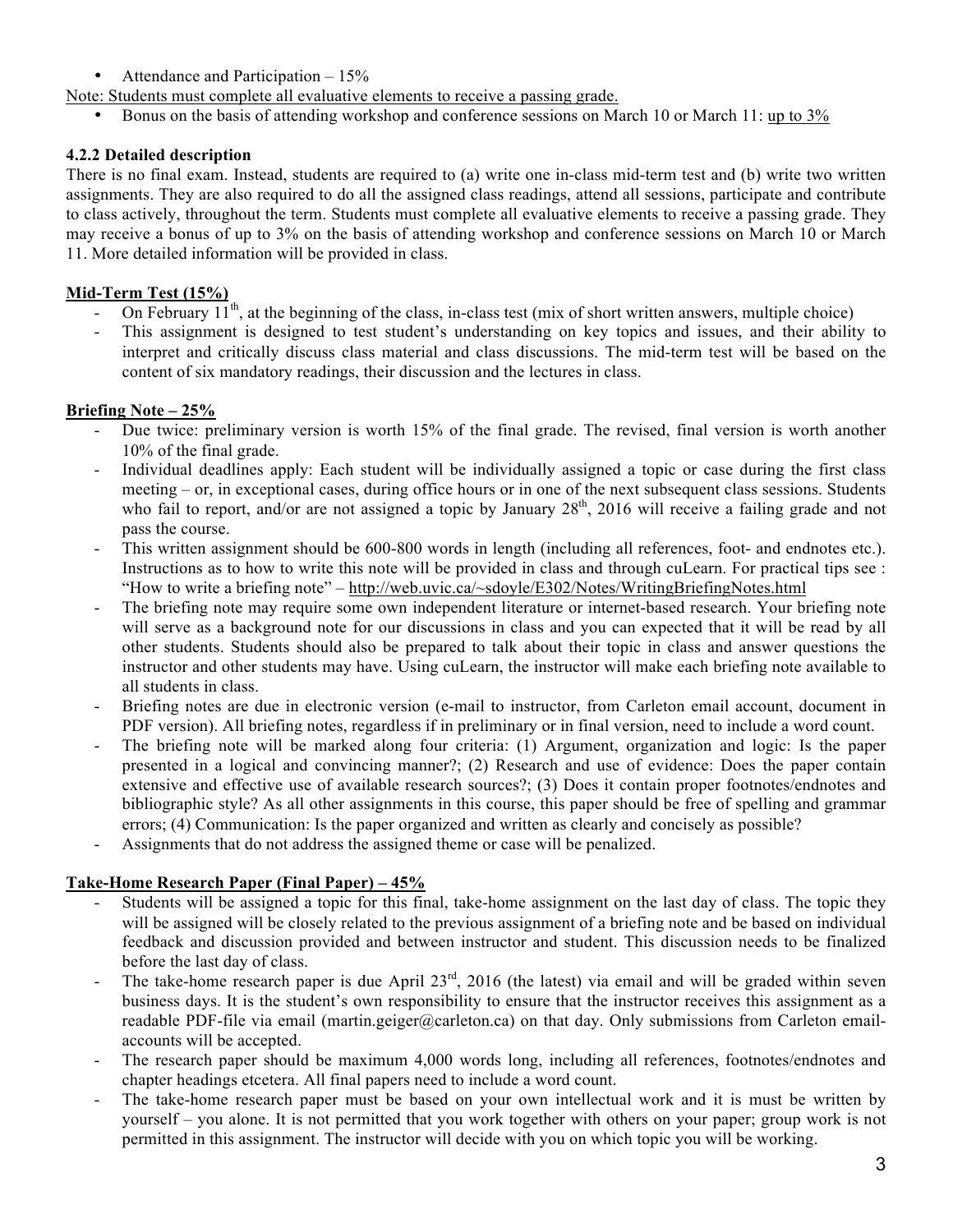The paper will be marked along the following criteria: argument, organization and logic (Is the paper presented in a logical and convincing manner?); research and use of evidence (Does the paper contain extensive and effective use of available research sources? Does the paper refer to class discussions, class talks and readings? Minimum number of sources 10. Does the paper contain proper footnotes/endnotes and bibliographic style?); communication (Is the paper organized and written as clearly and concisely as possible?). The research paper should also be free of spelling and grammar errors; Take-home research papers that do not address the topic which was previously discussed (see above) and assigned by the instructor will receive a failing grade and not pass this course.

# **Attendance and Participation (15%)**

- 15% of the final grade is for attendance and participation. Students are expected to attend all classes and to actively engage – to participate in a meaningful and thoughtful way – in all class discussions. Students have to be prepared to discuss all readings, lectures and inputs provided by other students or guest speakers invited to the lecture. They also have to be prepared to summarize in class the key arguments of the assigned readings, lectures and discussions. It is a goal that students will be able to contrast different perspectives and opinions, and respond to the readings, lectures and discussions within the context of the course. There may be quizzes and group exercises based on course readings, lectures and other inputs (e.g. guest talks, video clips, newspaper reports, other material).
- It is recommended that students take notes when reading the mandatory texts, during class discussions and throughout the lecture. This facilitates discussion and individual learning progress. Students will be evaluated on the basis of their active, constant, informed and thoughtful participation in class. Attendance will be taken at every class; missed classes, late arrivals and early departures will not receive full credit for attendance and participation.

# **Bonus on the basis of attending workshop or conference sessions (3%):**

- In addition, there is a bonus of up to 3% available for students to earn. Students can earn this bonus on the basis of attending conference or workshop sessions on March 10 or March 11 (with the additional option of writing a brief report on selected contributions). On these two mentioned days two major international events are scheduled to take place at Carleton University. Both the migration session of the Annual Conference of the Canada Transatlantic Dialogue Network and other sessions, as well as the international workshop organized by the instructor of this course and involving many of his students are closely related to this course. Attendance is therefore strongly recommended and encouraged.
- Detailed information on these events and how to earn the extra percentage will be provided in class, on the basis of the finalized conference and workshop programs of these two events.

## **4.3 General Policies on Assignments**

- The University takes instructional offences (including plagiarism) very seriously. Please make sure that you are familiar with the regulations regarding instructional offences, which are outlined in the Undergraduate Calendar. Also, it is not acceptable to submit the same assignment in two different courses. Students can learn about academic integrity by means of an online training provided through cuLearn (log-on to cuLearn first, then follow this link https://culearn.carleton.ca/moodle/enrol/index.php?id=36148, this link will be also posted on the cuLearn page of this course).
- Classroom teaching and learning activities, including lectures, discussions, presentations, etc., by both instructors and students, are copy protected and remain the intellectual property of their respective author(s). All course materials, including PowerPoint presentations, outlines, and other materials, are also protected by copyright and remain the intellectual property of their respective author(s). Students registered in the course may take notes and make copies of course materials for their own educational use only. Students are not permitted to reproduce or distribute lecture notes and course materials publicly for commercial or noncommercial purposes without express written consent from the copyright holder(s).
- All assignments in this course should be free of spelling and grammar errors. They must include appropriate citations (endnotes or footnotes) and bibliography. Assignments are due on the dates specified in the course outline or, in the case of individually or group assigned tasks, as they were agreed upon between instructor and student(s).
- The written assignments in this course will be submitted electronically, through email, to the instructor (readable, not password protected, accessible PDF versions only).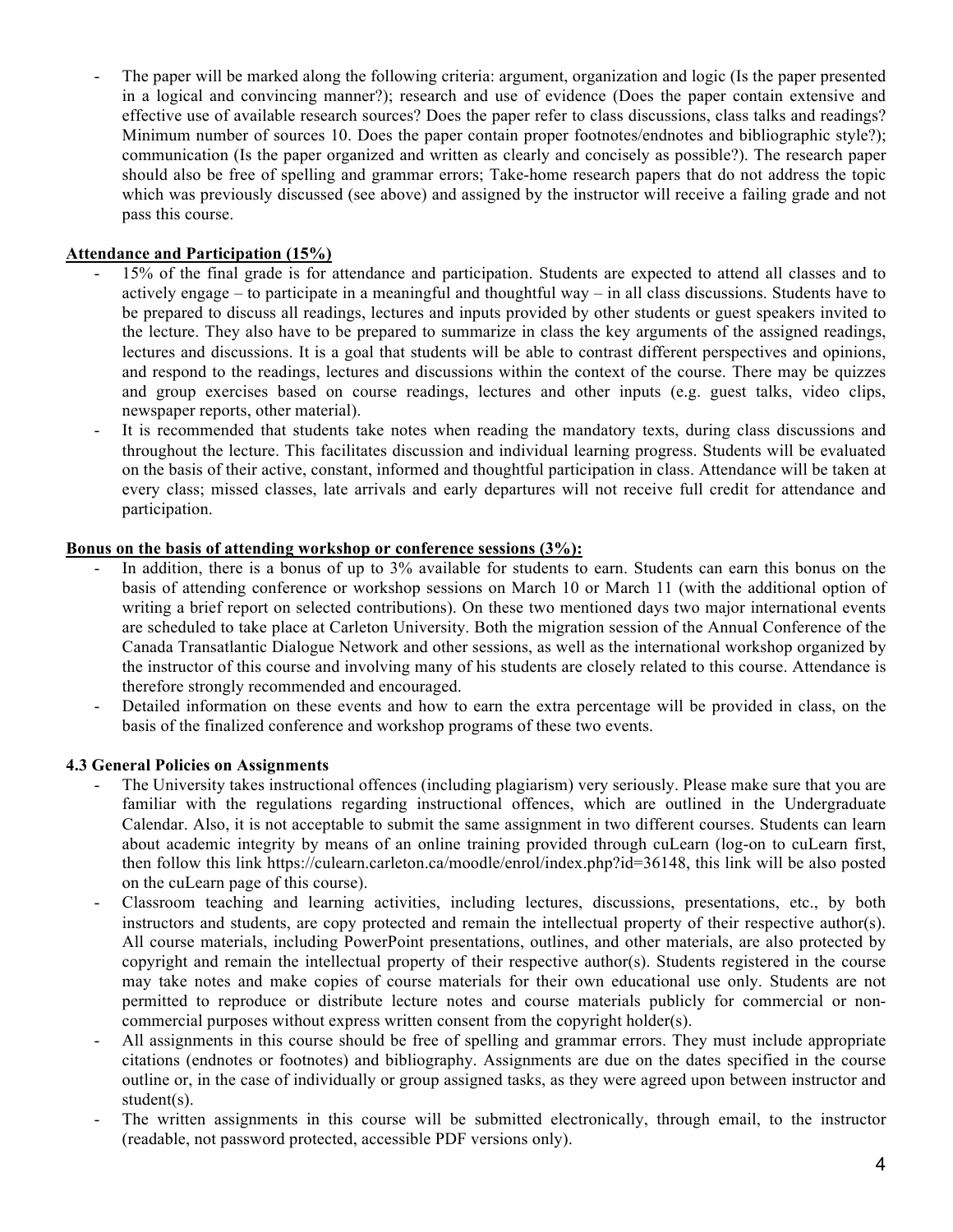- Assignments are due on the dates specified in the course outline or communicated when the assignment is handed out to you. Late assignments will be subject to a penalty of 5% of the 100% assignment grade per 24 hours (not including weekends), starting the day and time the assignments were due. Assignments will not be accepted five business days after the due date.
- It is the student's responsibility to ensure that the instructor receives all assignments. Students should keep the original copy of their assignments and are advised to keep all notes and drafts of work until after the final grade has been assigned and awarded.
- Exceptions to all these rules and policies will only be made for academic accommodations, as outlined below, or for medical or personal emergencies substantiated by official documentation. If you anticipate a problem with one of the above deadlines or rules please approach the instructor as soon as you can and well in advance of the assignment. This rule applies to all students, including students with PMC accommodations.
- When using email as a way of communication with the instructor and for submitting assignments, make sure that you always use your personal Carleton email address. All email communication to students will be via official Carleton university email accounts and/or cuLearn. As important course and University information is distributed this way, it is your own responsibility to monitor your Carleton and cuLearn accounts. Emails from other accounts might end up in spam folders and will also not be answered because it is not possible to verify that it was really you writing, replying or submitting an assignment through this different email account. This also applies for forwarded messages to/from other accounts than Carleton accounts.

## **5) Schedule**

# **Section 1:**

# **January 7th: Introduction**

*Course overview, topics and organization of course; Learning objectives and intended learning outcomes \* Requirements, information on class readings, cuLearn and Ares \* Individual class assignments, policies, assessment and feedback \* Student-led info session and training: briefing notes and conference/workshop bonus*

## **January 14th: Mobility and Migration: A Global Overview**

*Selected course topics at a glance, individual assignments \* Global overview on stocks and flows \* Student-led info session and training: briefing notes and conference/workshop bonus*

Mandatory reading (relevant for mid-term exam):

• Castles, S., De Haas, H. and Miller, M. J. (2014), *The Age of Migration. International Population Movements in the Modern World*. Fifth Edition. New York and London: The Guilford Press Macmillan, Chapter 1 (Introduction), 1-24.

Due today, 11:35 a.m.: Preliminary briefing notes for January  $21^{st}$ . Final version due: Tuesday, January  $19^{th}$ , at Noon

# **January 21st: Mobility and Migration: Typologies, Concepts, Theories**

Mandatory reading (relevant for mid-term exam):

• Castles, S., De Haas, H. and Miller, M. J. (2014), *The Age of Migration. International Population Movements in the Modern World.* Fifth Edition. New York and London: The Guilford Press Macmillan, Chapter 2 (Theories of Migration), 25-54.

• You are also expected to study the briefing notes provided by other students and circulated via cuLearn Due today, 11:35 a.m.: Preliminary briefing notes for January  $28<sup>th</sup>$ . Final version due: Tuesday, January  $26<sup>th</sup>$ , at Noon

# **January 28th: Mobility, Migration and the State**

*Impact of cross-border movements on political systems and societies \* The role and capacities of states in controlling migration and mobility \* Reasons why state policies on mobility and migration often seem to fail* Mandatory readings (relevant for mid-term exam):

- Castles, S., De Haas, H. and Miller, M. J. (2014), *The Age of Migration. International Population Movements in the Modern World*. Fifth Edition. New York and London: The Guilford Press Macmillan, Chapter 10 (The State and International Migration), 215-239.
- Castles, S. (2004), 'The Factors that Make and Unmake Migration Policies', *International Migration Review* 38(3): 852- 884 – ARES
- You are also expected to study the briefing notes provided by other students and circulated via cuLearn

Due today, 11:35 a.m.: Preliminary briefing notes for February 4<sup>th</sup>. Final version due: Tuesday, February 2<sup>th</sup>, at Noon. Also – students who fail to report, and/or are not assigned a topic for a briefing note by January 28th, 2016 will receive a failing grade and, as a consequence, not pass the course.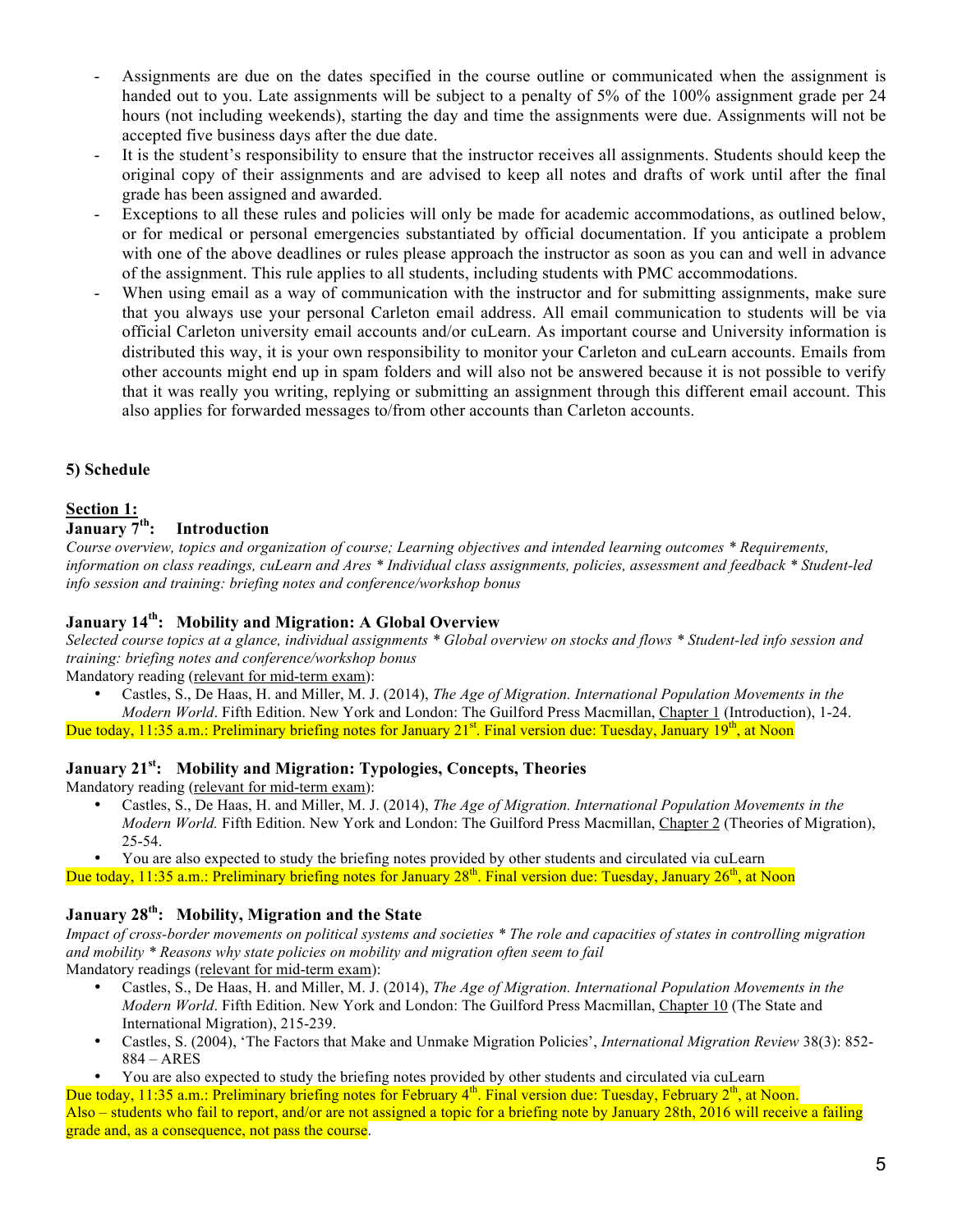# **February 4th: International Cooperation on Migration and Mobility**

*International Cooperation, why is it needed, how can it be achieved, how does it work? \* Promises of cooperation \* Obstacles and pitfalls/negative aspects*

Mandatory readings (relevant for mid-term exam):

- Betts, Alexander (2011), "Global Migration Governance", in: Betts, Alexander (ed.), Global Migration Governance, Oxford: Oxford University Press, pp. 1-28 – ARES
- Geiger, Martin (2013), "The Transformation of Migration Politics: From Migration Control to Disciplining Mobility", in: Geiger, Martin & Pécoud, Antoine (eds.), Disciplining the Transnational Mobility of People, Basingstoke et al.: Palgrave Macmillan, pp. 15-40 – ARES
- You are also expected to study the briefing notes provided by other students and circulated via cuLearn

# **February 11th: Mid-Term Test and Student Training**

Mid-term test (30min, at the beginning of the class, in-class test)

- Student-led info session and training: conference/workshop bonus<br>• Volunteering options related to migration and refugees on campus
- Volunteering options related to migration and refugees on campus

Due today, 11:35 a.m.: Preliminary briefing notes for February 25<sup>th</sup>. Final version due: Tuesday, February 23<sup>rd</sup>, at Noon

# *February 18th : No class (winter break)*

## **Section 2:**

**February 25th: International Organizations and Migration Management – Mobility and Migration in Europe** *Intraregional trends, regional themes and country case studies \* Political salience of migration and mobility \* Current approaches to mobility and migration*

Mandatory reading:

- Castles, S., De Haas, H. and Miller, M. J. (2014), *The Age of Migration. International Population Movements in the Modern World*. Fifth Edition. New York and London: The Guilford Press Macmillan, Chapter 5 (Migration in Europe since 1945), 102-125.
- Geiger, M. (2012), 'Mobility, Development, Protection, EU-Integration! The IOM's National Migration Strategy for Albania'. In: Geiger, M. and A. Pécoud (eds.), The Politics of International Migration Management, 141-159. Basingstoke et al.: Palgrave Macmillan – ARES
- You are also expected to study the briefing notes provided by other students and circulated via cuLearn

Due today, 11:35 a.m.: Preliminary briefing notes for March 3<sup>rd</sup>. Final version due: Tuesday, March 1<sup>st</sup>, at Noon

## **March 3rd: Mobility and Migration in the Middle East and Africa**

*Intraregional trends, regional themes and country case studies \* Political salience of migration and mobility \* Current approaches to mobility and migration*

Mandatory readings:

- Castles, S., De Haas, H. and Miller, M. J. (2014), *The Age of Migration. International Population Movements in the Modern World*. Fifth Edition. New York and London: The Guilford Press Macmillan, Chapter 8 (Migration in Africa and the Middle East), 172-197.
- You are also expected to study the briefing notes provided by other students and circulated via cuLearn:

Due today, 11:35 a.m.: Preliminary briefing notes for March  $17<sup>th</sup>$ . Final version due: Tuesday, March  $15<sup>th</sup>$ , at Noon

#### *March 10th : Migration-Related Conference – Session on Migration*

*Today's class will take place in the University's Senate Room, Robertson Hall 608. Students will have the opportunity to learn from international experts and scholars on migration governance by attending the Canada-Europe Transatlantic Dialogue's Conference session on Migration (tbc). Please make sure you arrive on time. Attendance will be taken. More details will be provided in class. Students are also invited to attend the opening of another international event on campus that day and the March 11th workshop organized by the instructor of this class. Students that attend some of the conference and workshop sessions are eligible for a bonus percentage as outlined in this course syllabus. Detailed information as to how to obtain up to 3% in bonus percentage will be provided in class.*

# **March 17th: Review of Conference and Workshop**

*Review of the conference and workshop sessions attended \* Bonus percentage option – Student-led training and assignments \* Volunteering options related to migration and refugees on campus* Mandatory readings:

• You are expected to study the briefing notes provided by other students and circulated via cuLearn Due today, 11:35 a.m.: Preliminary briefing notes for March  $24<sup>th</sup>$ . Final version due: Tuesday, March  $22<sup>nd</sup>$ , at Noon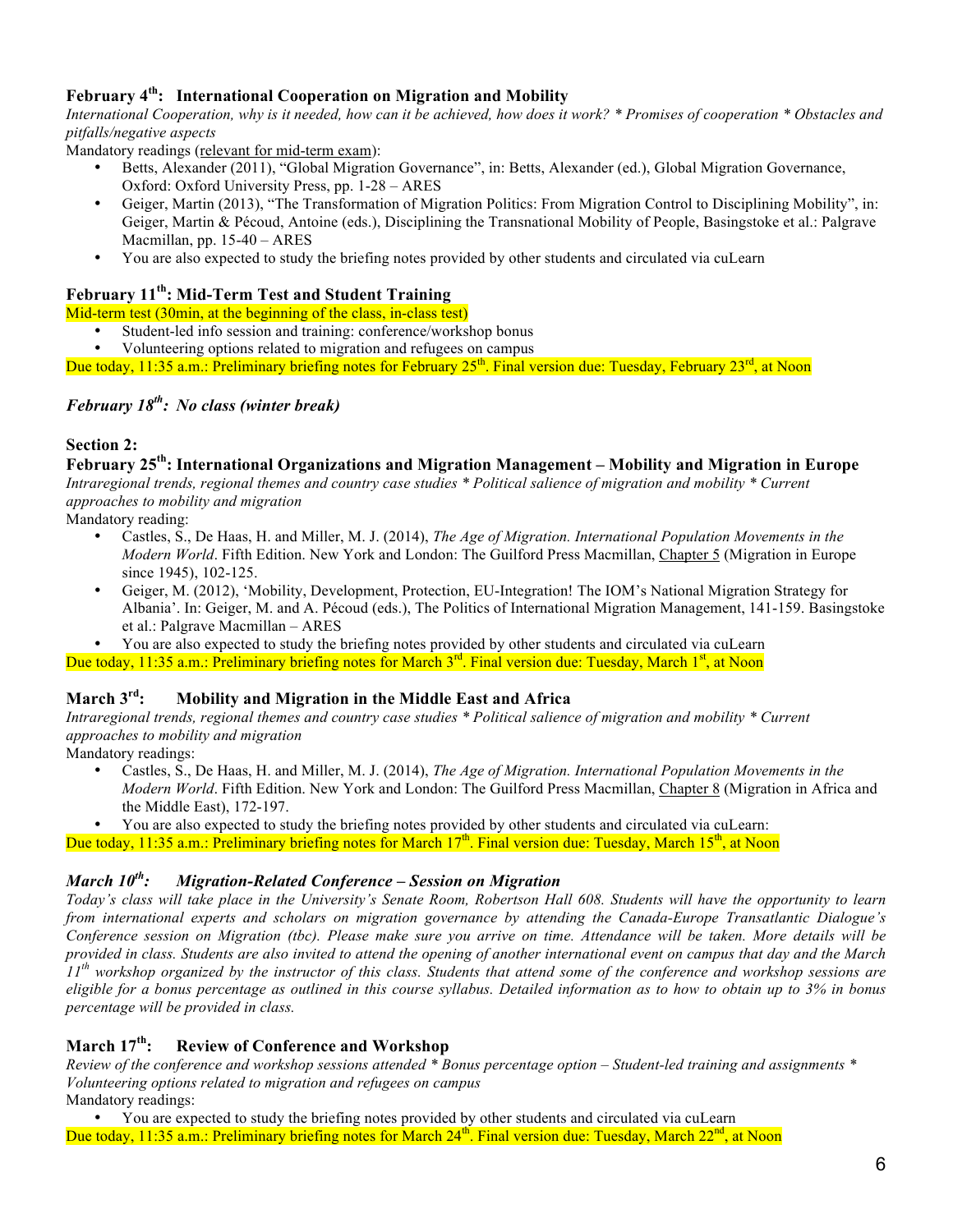# **March 24th: Mobility and Migration in the Americas**

*Intraregional trends, regional themes and country case studies \* Political salience of migration and mobility \* Current approaches to mobility and migration*

Mandatory readings:

- Castles, S., De Haas, H. and Miller, M. J. (2014), *The Age of Migration. International Population Movements in the Modern World*. Fifth Edition. New York and London: The Guilford Press Macmillan, Chapter 6 (Migration in the Americas), 126-146.
- You are also expected to study the briefing notes provided by other students and circulated via cuLearn
- Due today, 11:35 a.m.: Preliminary briefing notes for March 31<sup>st</sup>. Final version due: Tuesday, March 29<sup>th</sup>, at Noon

## **March 31st: Mobility and Migration in Asia**

*Intraregional trends, regional themes and country case studies \* Political salience of migration and mobility \* Current approaches to mobility and migration*

Mandatory readings:

• Castles, S., De Haas, H. and Miller, M. J. (2014), *The Age of Migration. International Population Movements in the Modern World*. Fifth Edition. New York and London: The Guilford Press Macmillan, Chapter 7 (Migration in the Asia-Pacific Region), 147-171.

• You are also expected to study the briefing notes provided by other students and circulated via cuLearn Due today, 11:35 a.m.: Preliminary briefing notes for April  $7<sup>th</sup>$ . Final version due: Tuesday, April  $5<sup>th</sup>$ , at Noon

## **April 7th: Mobility and Migration in Australia and the Pacific – Course Review and Outlook**

*Intraregional trends, regional themes and country case studies \* Political salience of migration and mobility \* Current approaches to mobility and migration \* Review Class*

Mandatory readings:

- Castles, S., De Haas, H. and Miller, M. J. (2014), *The Age of Migration. International Population Movements in the Modern World*. Fifth Edition. New York and London: The Guilford Press Macmillan, Chapter 7 (Migration in the Asia-Pacific Region), 147-171.
- You are also expected to study the briefing notes provided by other students and circulated via cuLearn

Today: All students will be assigned a topic for their take-home research paper. The take-home research paper is due **April 23, 2016**, **at noon**, **via email** (pdf version and sent from Carleton email account).

# **Academic Accommodations**

The Paul Menton Centre for Students with Disabilities (PMC) provides services to students with Learning Disabilities (LD), psychiatric/mental health disabilities, Attention Deficit Hyperactivity Disorder (ADHD), Autism Spectrum Disorders (ASD), chronic medical conditions, and impairments in mobility, hearing, and vision. If you have a disability requiring academic accommodations in this course, please contact PMC at 613-520-6608 or pmc@carleton.ca for a formal evaluation. If you are already registered with the PMC, contact your PMC coordinator to send me your *Letter of Accommodation* at the beginning of the term, and no later than two weeks before the first in-class scheduled test or exam requiring accommodation (*if applicable*). After requesting accommodation from PMC, meet with me to ensure accommodation arrangements are made. Please consult the PMC website for the deadline to request accommodations for the formally-scheduled exam (*if applicable*).

**For Religious Observance:** Students requesting accommodation for religious observances should apply in writing to their instructor for alternate dates and/or means of satisfying academic requirements. Such requests should be made during the first two weeks of class, or as soon as possible after the need for accommodation is known to exist, but no later than two weeks before the compulsory academic event. Accommodation is to be worked out directly and on an individual basis between the student and the instructor(s) involved. Instructors will make accommodations in a way that avoids academic disadvantage to the student. Instructors and students may contact an Equity Services Advisor for assistance (www.carleton.ca/equity).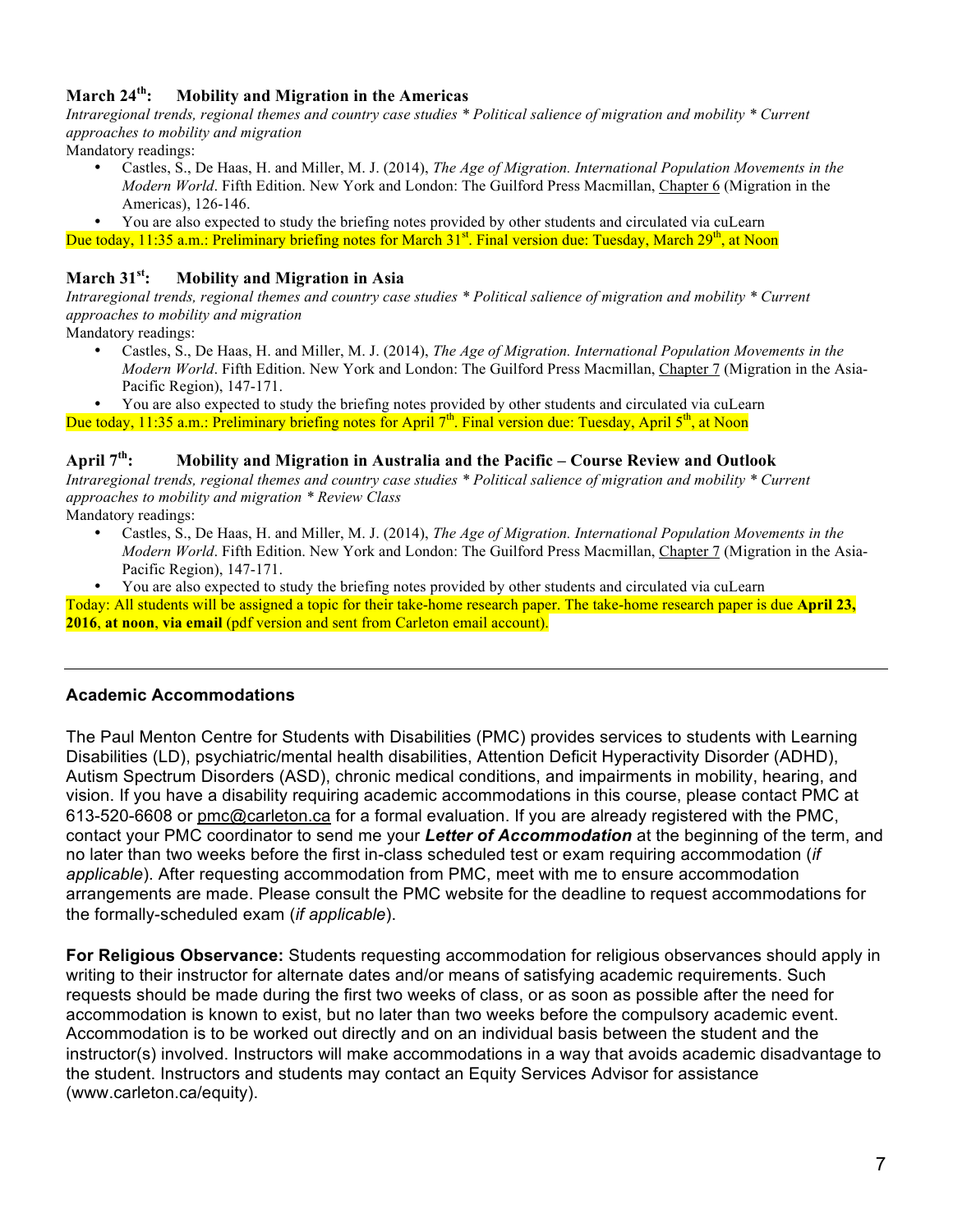**For Pregnancy:** Pregnant students requiring academic accommodations are encouraged to contact an Equity Advisor in Equity Services to complete a *letter of accommodation*. Then, make an appointment to discuss your needs with the instructor at least two weeks prior to the first academic event in which it is anticipated the accommodation will be required.

**Plagiarism:** The University Senate defines plagiarism as "presenting, whether intentional or not, the ideas, expression of ideas or work of others as one's own." This can include:

- reproducing or paraphrasing portions of someone else's published or unpublished material, regardless of the source, and presenting these as one's own without proper citation or reference to the original source;
- submitting a take-home examination, essay, laboratory report or other assignment written, in whole or in part, by someone else;
- using ideas or direct, verbatim quotations, or paraphrased material, concepts, or ideas without appropriate acknowledgment in any academic assignment;
- using another's data or research findings;
- failing to acknowledge sources through the use of proper citations when using another's works and/or failing to use quotation marks;
- handing in "substantially the same piece of work for academic credit more than once without prior written permission of the course instructor in which the submission occurs.

Plagiarism is a serious offence which cannot be resolved directly with the course's instructor. The Associate Deans of the Faculty conduct a rigorous investigation, including an interview with the student, when an instructor suspects a piece of work has been plagiarized. Penalties are not trivial. They may include a mark of zero for the plagiarized work or a final grade of "F" for the course.

Student or professor materials created for this course (including presentations and posted notes, labs, case studies, assignments and exams) remain the intellectual property of the author(s). They are intended for personal use and may not be reproduced or redistributed without prior written consent of the author(s).

**Submission and Return of Term Work:** Papers must be submitted directly to the instructor according to the instructions in the course outline and will not be date-stamped in the departmental office. Late assignments may be submitted to the drop box in the corridor outside B640 Loeb. Assignments will be retrieved every business day at **4 p.m.**, stamped with that day's date, and then distributed to the instructor. For essays not returned in class please attach a **stamped, self-addressed envelope** if you wish to have your assignment returned by mail. Final exams are intended solely for the purpose of evaluation and will not be returned.

**Grading:** Standing in a course is determined by the course instructor, subject to the approval of the faculty Dean. Final standing in courses will be shown by alphabetical grades. The system of grades used, with corresponding grade points is:

| Percentage | Letter grade | 12-point scale    Percentage |       | Letter grade | 12-point scale |
|------------|--------------|------------------------------|-------|--------------|----------------|
| 90-100     | A+           | 12                           | 67-69 | ◡            |                |
| 85-89      |              |                              | 63-66 |              |                |
| 80-84      | A-           | 10                           | 60-62 | v-           |                |
| 77-79      | B+           |                              | 57-59 | D+           |                |
| 73-76      |              |                              | 53-56 |              |                |
| 70-72      | В-           |                              | 50-52 | D-           |                |

**Approval of final grades:** Standing in a course is determined by the course instructor subject to the approval of the Faculty Dean. This means that grades submitted by an instructor may be subject to revision. No grades are final until they have been approved by the Dean.